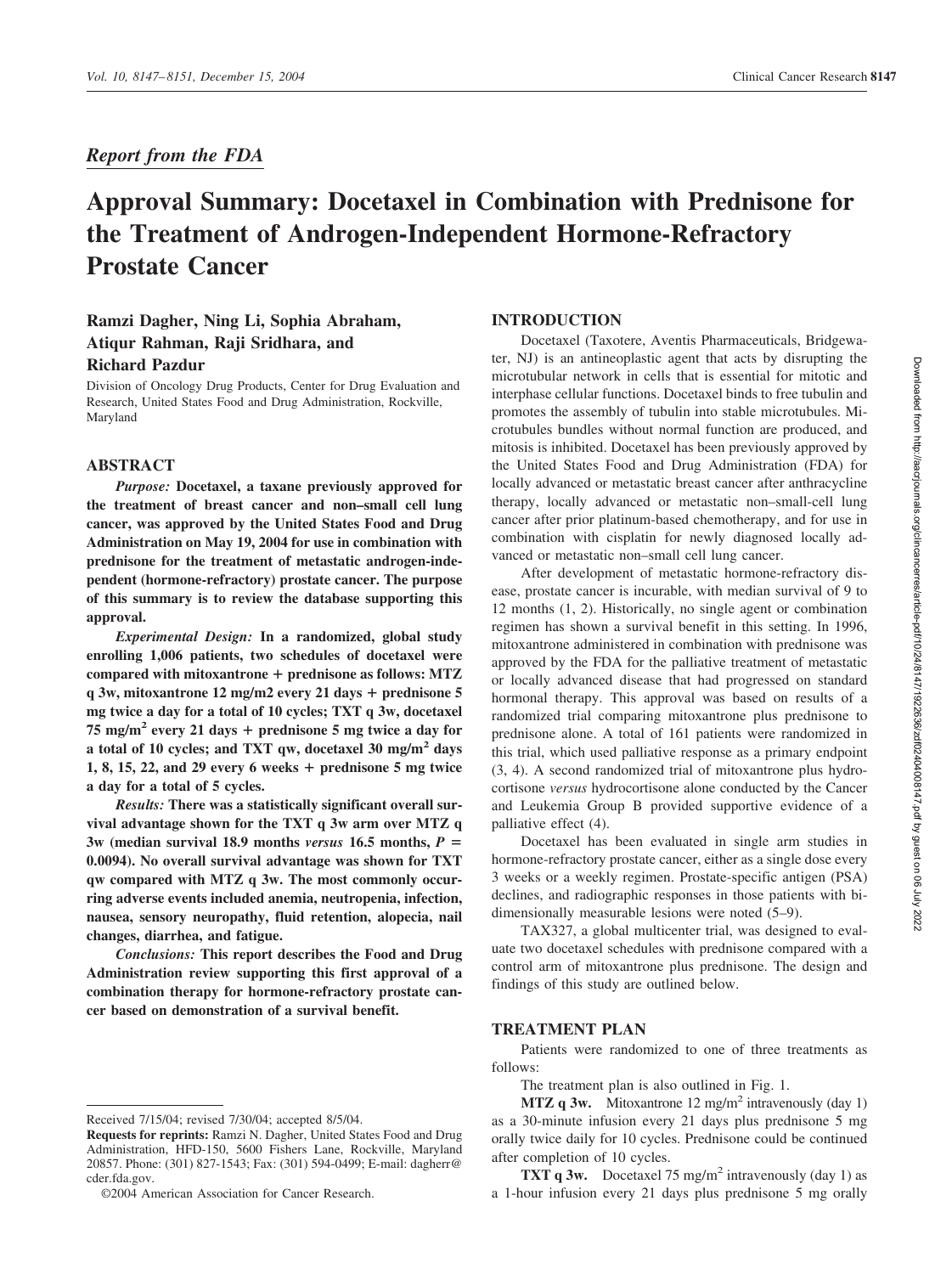**Randomize** 

Docetaxel 75 mg/m<sup>2</sup> IV q 3 weeks Prednisone 5 mg PO BID 10 cycles

Androgen independent  $\rightarrow$ prostate cancer

Docetaxel 30 mg/m<sup>2</sup> weekly for 5 of 6 weeks Prednisone 5 mg PO BID 5 cycles

Mitozantrone 12 mg/m<sup>2</sup> q 3 weeks Prednisone 5 mg PO BID 10 cycles

*Fig. 1* Treatment schema.

 $\rightarrow$ 

twice daily for 10 cycles. Prednisone could be continued after completion of 10 cycles. Prophylactic dexamethasone 8 mg was to be administered orally at 12 hours, 3 hours and 1 hour before docetaxel.

**TXT qw.** Docetaxel 30 mg/m<sup>2</sup> intravenously as a 30minute infusion on days 1, 8, 15, 22, and 29 every 6 weeks plus prednisone 5 mg orally twice daily for 5 cycles. Prednisone could be continued after completion of 5 cycles. Dexamethasone 8 mg was to be administered orally 1 hour before docetaxel infusion.

#### **PATIENT POPULATION/DEMOGRAPHICS**

The main protocol-specified inclusion criteria included histologically or cytologically proven adenocarcinoma of the prostate, metastatic disease unresponsive or refractory to hormone therapy (castration by orchiectomy and/or androgen blockade), and Karnofsky Performance Status  $\geq 60$ . Except for estramustine monotherapy, prior chemotherapy was not allowed. Treatment with bisphosphonates had to be discontinued before randomization. Patients with symptomatic peripheral neuropathy  $grade \geq 2$  (National Cancer Institute Common Toxicity Criteria version 2.0), known brain or leptomeningeal involvement, or prior radiotherapy to 25% of bone marrow were excluded.

Age, race, Karnofsky performance status at baseline, staging, baseline PSA, and Gleason score are listed by distribution across the three study arms in Table 1. These seem to be evenly distributed across treatment groups. Approximately 84 to 89% of patients enrolled to each treatment arm had a baseline PSA  $\geq$ 20. All of the patients had received prior hormonal therapy and/or surgery for hormonal control. Approximately half of all of the patients in each treatment had received prior radiation therapy, and  $\sim$  20% of the patients had received prior estramustine.

#### **EFFICACY**

The primary efficacy endpoint was survival, defined as time from randomization to the date of death from any cause. The primary analysis was done on the intent-to-treat population, consisting of all of the randomized patients. The study cutoff date for the primary analysis was March 24, 2003, the date on which the sponsor received notification of the 535th event. By that date, a total of 557 events had occurred. All of the subjects known to be alive at the cutoff date were censored either on the

date of last assessment or on the cutoff date if the last contact had taken place subsequently.

Three simultaneous comparisons of overall survival were done with a modified Bonferroni adjustment to control for multiplicity (10); TXT q 3w *versus* control MTZ q 3w, TXT q w *versus* control MTZ q 3w, or the two pooled docetaxel treatment groups *versus* the control. The proposed nominal significance level for each comparison to MTZ q3w is as follows: Combined TXT groups, 0.04; TXT q 3w, 0.0175; and TXT q w, 0.0175. The primary analysis was to be considered positive if at least one of the three adjusted log-rank test comparisons was less than the prespecified nominal significance level for that comparison.

The stratified log-rank test (stratified on baseline pain and Karnofsky performance status) was prospectively specified as the primary means of determining if TXT q 3w and/or TXT q w increased overall survival compared with MTZ q 3w.

Overall survival was significantly superior in the TXT q3w group compared with the MTZ q 3w group (median survival 18.9 months *versus* 16.50 months,  $P = 0.0094$ ). Overall survival was also significantly superior for the combined TXT groups compared with the MTZ q 3w group. Overall survival for the once weekly docetaxel arm was not statistically significantly different from that of the MTZ q 3w group. Results of the comparison of TXT q 3w to MTZ q 3w are summarized in Table 2, and the Kaplan-Meier survival curve for this comparison is depicted in Fig. 2.

Secondary endpoints included pain response rate and du-

*Table 1* Baseline patient characteristics

|                      | TXT qw<br>TXT q3w |                | MTZ q3w        |
|----------------------|-------------------|----------------|----------------|
| Characteristic       | $n = 335 \, (\%)$ | $n = 334\ (%)$ | $n = 337\,(%)$ |
| Age (years)          |                   |                |                |
| Median               | 68.0              | 69.0           | 68.0           |
| Range                | $42 - 92$         | $36 - 92$      | $43 - 86$      |
| Race                 |                   |                |                |
| <b>Black</b>         | 8(2.4)            | $8(2.4\%)$     | 10(3%)         |
| Caucasian            | 312 (93.1%)       | 312 (93.4%)    | 312 (92.6%)    |
| Hispanic             | $8(2.4\%)$        | $7(2.1\%)$     | 9(2.7%)        |
| Oriental             | $3(0.9\%)$        | $2(0.6\%)$     | $3(0.9\%)$     |
| Other                | $4(1.2\%)$        | $5(1.5\%)$     | $3(0.9\%)$     |
| Karnofsky PS (%)     |                   |                |                |
| > 80                 | 293 (87.5)        | 292 (87.4)     | 290 (86.1)     |
| <70                  | 42(12.5)          | 41 (12.3)      | 47 (13.9)      |
| Missing              | $\theta$          | 1(0.3)         | $\Omega$       |
| Staging at diagnosis |                   |                |                |
| I                    | $\theta$          | 1(0.3)         | 1(0.3)         |
| П                    | 54 (16.1)         | 49 (14.7)      | 56 (16.6)      |
| Ш                    | 60(17.9)          | 48 (14.4)      | 51(15.1)       |
| IV                   | 192(57.3)         | 193 (57.8)     | 183 (54.3)     |
| Missing              | 29(8.7)           | 43 (12.9)      | 46 (13.6)      |
| Gleason score        |                   |                |                |
| $2 - 4$              | 19(5.7)           | 13(3.9)        | 23(6.8)        |
| $5 - 7$              | 123 (36.7)        | 121 (36.2)     | 119 (35.3)     |
| $8 - 10$             | 105(31.3)         | 102(30.5)      | 93 (27.6)      |
| Missing              | 88 (26.3)         | 98 (29.3)      | 102(30.3)      |
| Baseline PSA (ng/ml) |                   |                |                |
| Mean                 | 537               | 404            | 409            |
| Median               | 114               | 108            | 123            |
| Range                | 0.15-40740        | $0 - 16709$    | $0.3 - 8022$   |

Abbreviations: PS, performance status; PSA, prostate-specific antigen.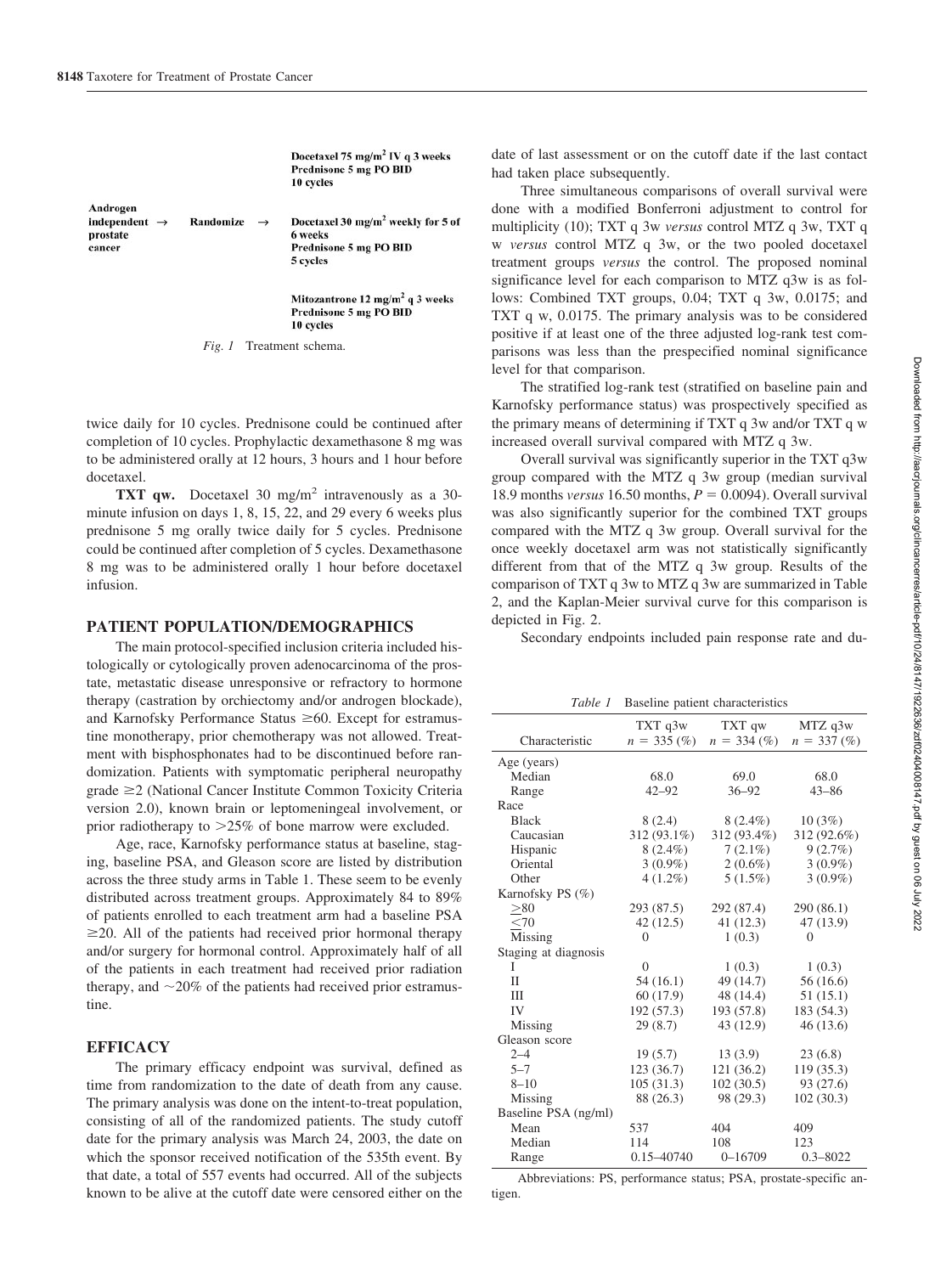*Table 2* Overall survival comparison of TXT q3w to MTZ q3w

|                          | TXT q3w           | MTZ q3w         |
|--------------------------|-------------------|-----------------|
| Number of patients       | 335               | 337             |
| Median survival (months) | 18.9              | 16.5            |
| 95% Confidence interval  | $(17.0 - 21.2)$   | $(14.4 - 18.6)$ |
| Hazard ratio             | 0.761             | N/A             |
| 95% Confidence interval  | $(0.619 - 0.936)$ |                 |
| $P *$                    | 0.0094            | N/A             |

\* Stratified log-rank test. Threshold for statistical significance 0.0175 because of 3 arms.

ration, PSA response rate and duration, tumor response, timeto-pain progression, time-to-PSA progression, and time-totumor progression. The FDA considered these secondary endpoints as exploratory and not supportive of a marketing claim for the following reasons: (*a*) there was no prespecified plan for adjustment for multiplicity or ordering of secondary endpoints; (*b*) only a portion of patients enrolled were evaluable for any one of these secondary endpoints; and (*c*) large proportions of patients were censored in the analyses for time-toprogression and response duration.

# **SAFETY**

Docetaxel dose intensity was slightly lower in the weekly docetaxel regimen (96% of planned relative dose intensity, range 62 to 115%) *versus* the every 3 week regimen (98% of planned relative dose intensity, range 51 to 107%). These small differences are not likely to explain the difference found in efficacy outcome between the two docetaxel regimens.

Although 90% of patients enrolled on TAX327 had at least one reported treatment emergent adverse event, serious adverse events were less commonly reported in individual patients. Individual serious or life-threatening adverse events included infection, anemia, neutropenia, neuropathy, nausea, vomiting, diarrhea, and cardiac left ventricular dysfunction. Clinically relevant all grade and grade 3/4 treatment emergent adverse event observed in the TXTq3w and MTZ arms are presented in Table 3. Although allergic reactions (all grade) did occur more commonly on the TXTq3w arm, grade 3 or 4 events were observed in  $\leq 1\%$  of patients.

Neutropenia was the most commonly observed grade 3/4 cytopenia, occurring in 32% of patients in the TXT q 3w arm and 22% in the MTZ arm. Peripheral edema and weight gain were the major signs of fluid retention; severe or life-threatening fluid retention events were uncommon, occurring in  $\leq 1\%$  of patients across the three treatment arms. All grade cardiac left ventricular dysfunction events occurred more frequently on the MTZ q 3w arm compared with TXT q 3w (22.1% *versus* 9.6%), consistent with known cardiotoxicity of mitoxantrone, and grade 3/4 events occurred in 1.2% of patients on MTZ q 3w and 0.3% on TXT q 3w.

The incidence of deaths within 30 days of last treatment infusion was equally distributed across treatments: 3.3% for TXT q 3w, 3.3% for TXT q w, and 2.7% for MTZ q 3w. Most were attributed to malignant disease or "other" causes. Of the deaths occurring within 30 days of last infusion, one on the TXT q 3w arm and two on MTZ q 3w were attributed to drug toxicity.

# **DRUG-DRUG INTERACTIONS**

Because prednisone is a known inducer of CYP3A4 and 3A5 (11), the two enzymes involved in docetaxel metabolism, (12) the sponsor investigated any potential effect on docetaxel clearance by prednisone when both drugs were administered in combination. The pharmacokinetics of docetaxel were assessed in a subset of patients enrolled to TAX327. A total of 25 patients enrolled to TXT q 3w and 15 enrolled to TXT q w had blood samples collected for docetaxel pharmacokinetics with and without concomitant prednisone. Plasma docetaxel concentrations were measured with a validated liquid chromatography/ mass spectroscopy method (13). Plasma concentration/time data were analyzed with the previously developed population pharmacokinetics Nonlinear Mixed Effect Model (14, 15). No significant differences were observed between mean docetaxel clearance values when docetaxel was administered alone (day 1) or with prednisone (day 22) with either docetaxel dose/schedule.



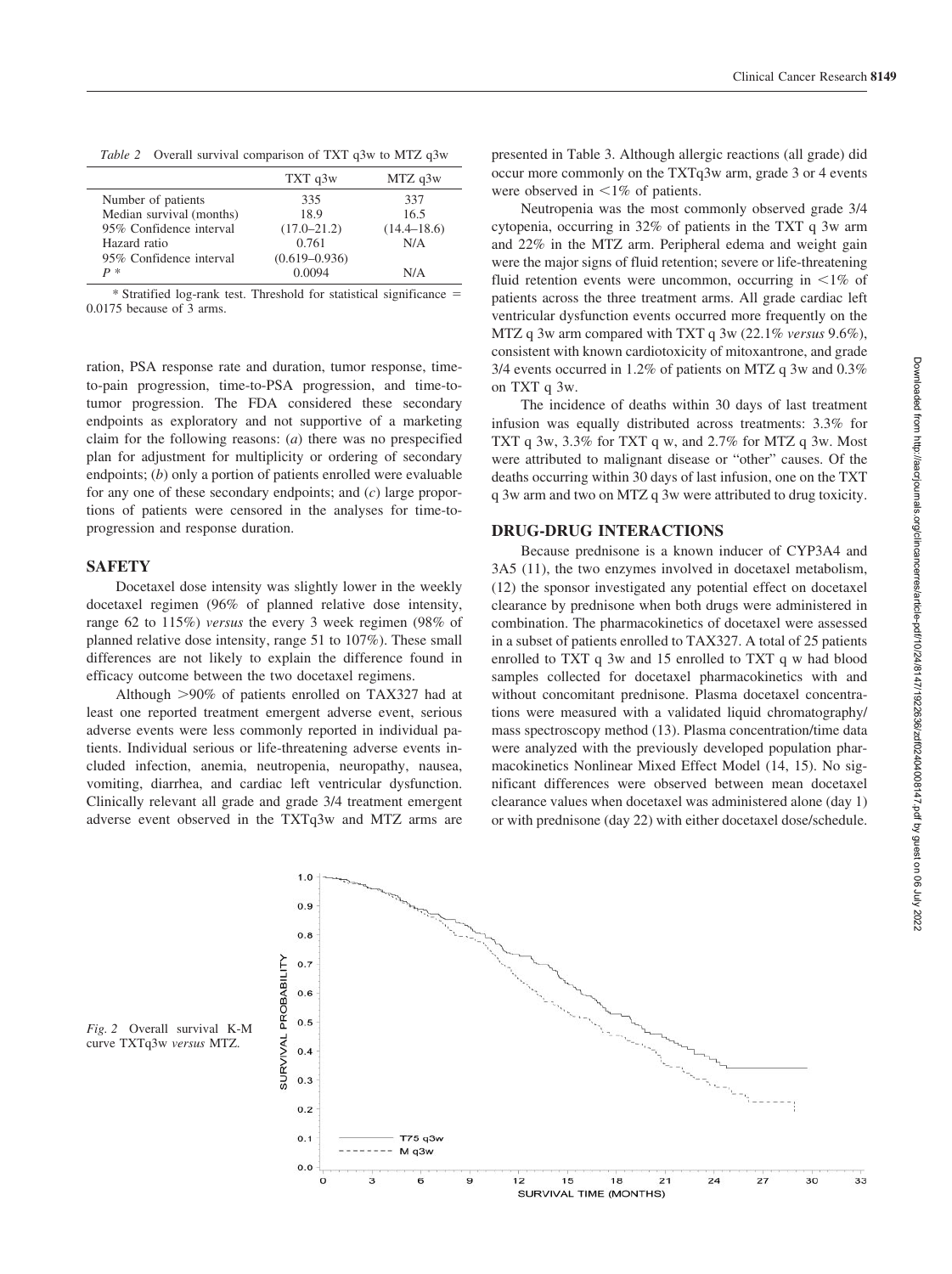|                                   | Taxotere 75 mg/m <sup>2</sup> every<br>$3$ weeks + prednisone $5$ mg<br>twice daily $n = 332\ (%)$ |                  | Mitoxantrone 12 mg/m <sup>2</sup> every<br>$3$ weeks + prednisone $5$ mg<br>twice daily $n = 335$ (%) |                 |
|-----------------------------------|----------------------------------------------------------------------------------------------------|------------------|-------------------------------------------------------------------------------------------------------|-----------------|
| Adverse event                     | Any                                                                                                | G <sub>3/4</sub> | Any                                                                                                   | $G \frac{3}{4}$ |
| Anemia                            | 66.5                                                                                               | 4.9              | 57.8                                                                                                  | 1.8             |
| Neutropenia                       | 40.9                                                                                               | 32.0             | 48.2                                                                                                  | 21.7            |
| Thrombocytopenia                  | 3.4                                                                                                | 0.6              | 7.8                                                                                                   | 1.2             |
| Febrile neutropenia               | 2.7                                                                                                | N/A              | 1.8                                                                                                   | N/A             |
| Infection                         | 32.2                                                                                               | 5.7              | 20.3                                                                                                  | 4.2             |
| Epistaxis                         | 5.7                                                                                                | 0.3              | 1.8                                                                                                   | 0.0             |
| Allergic reactions                | 8.4                                                                                                | 0.6              | 0.6                                                                                                   | 0.0             |
| Fluid retention *                 | 24.4                                                                                               | 0.6              | 4.5                                                                                                   | 0.3             |
| Weight gain *                     | 7.5                                                                                                | 0.3              | 3.0                                                                                                   | 0.0             |
| Peripheral edema *                | 18.1                                                                                               | 0.3              | 1.5                                                                                                   | 0.0             |
| Neuropathy sensory                | 30.4                                                                                               | 1.8              | 7.2                                                                                                   | 0.3             |
| Neuropathy motor                  | 7.2                                                                                                | 1.5              | 3.0                                                                                                   | 0.9             |
| Rash/desquamation                 | 6.0                                                                                                | 0.3              | 3.3                                                                                                   | 0.6             |
| Alopecia                          | 65.1                                                                                               | N/A              | 12.8                                                                                                  | N/A             |
| Nail changes                      | 29.5                                                                                               | 0.0              | 7.5                                                                                                   | 0.0             |
| Nausea                            | 41.0                                                                                               | 2.7              | 35.5                                                                                                  | 1.5             |
| Diarrhea                          | 31.6                                                                                               | 2.1              | 9.6                                                                                                   | 1.2             |
| Stomatitis/pharyngitis            | 19.6                                                                                               | 0.9              | 8.4                                                                                                   | 0.0             |
| Taste disturbance                 | 18.4                                                                                               | 0.0              | 6.6                                                                                                   | 0.0             |
| Vomiting                          | 16.9                                                                                               | 1.5              | 14.0                                                                                                  | 1.5             |
| Anorexia                          | 16.6                                                                                               | 1.2              | 14.3                                                                                                  | 0.3             |
| Cough                             | 12.3                                                                                               | 0.0              | 7.8                                                                                                   | 0.0             |
| Dyspnea                           | 15.1                                                                                               | 2.7              | 8.7                                                                                                   | 0.9             |
| Cardiac left ventricular function | 9.6                                                                                                | 0.3              | 22.1                                                                                                  | 1.2             |
| Fatigue                           | 53.3                                                                                               | 4.5              | 34.6                                                                                                  | 5.1             |
| Myalgia                           | 14.5                                                                                               | 0.3              | 12.8                                                                                                  | 0.9             |
| Tearing                           | 9.9                                                                                                | 0.6              | 1.5                                                                                                   | 0.0             |
| Arthralgia                        | 8.1                                                                                                | 0.6              | 5.1                                                                                                   | 1.2             |

*Table 3* Clinically important treatment emergent adverse events

Abbreviations: G, grade; N/A, not applicable.

\* Related to treatment.

Although peak docetaxel concentrations were higher in patients receiving TXT q 3w than those receiving TXT q w, the small sample size of patients with pharmacokinetics evaluation does not allow correlation of peak docetaxel concentrations with efficacy outcomes.

# **DISCUSSION**

Although several single agent and combination regimens have previously indicated antitumor activity in metastatic hormonerefractory prostate cancer and mitoxantrone/prednisone had shown a palliative effect, none have shown a survival benefit in this setting. The results of TAX327 show a survival benefit of docetaxel given with an every 3 weeks schedule plus prednisone in this setting.

The shown survival advantage was noted for the q3 week schedule and was not observed with the weekly docetaxel schedule. As discussed above, the small difference in relative dose intensity between the two docetaxel arms is not likely to provide an adequate explanation for this outcome. One hypothesis is that peak levels (Cmax) achieved on a relatively more intermittent basis may be more relevant to biological activity than overall exposure (area under the curve) in this setting. However, the small sample size of the subset population of TAX327 for which pharmacokinetics data were collected and analyzed precludes our ability to reach any conclusions in this regard.

Preliminary findings of a randomized study comparing docetaxel plus estramustine to mitoxantrone plus prednisone conducted by the Southwest Oncology Group (SWOG9916) also seem to show a survival benefit for a docetaxel-based combination regimen in the treatment of hormone-refractory prostate cancer. A median survival advantage of  $\sim$  2 months was observed for docetaxel/estramustine compared with the standard arm in this trial, which enrolled  $770$  patients  $(16-18)$ .

The findings reported herein provide a rationale for investigating the use of docetaxel in a less advanced and less heavily pretreated population of prostate cancer patients. These results also warrant additional investigation of novel agents in patients with hormone-refractory prostate cancer who have advanced disease and who progress after treatment with docetaxel-based therapy.

# **CONCLUSIONS**

On May 19, 2004, the FDA approved docetaxel for use in combination with prednisone for the treatment of metastatic hormone-refractory prostate cancer based on a survival advantage shown over mitoxantrone plus prednisone in a global, multicenter clinical trial. The recommended dose of docetaxel is 75 mg/m<sup>2</sup> every 3 weeks as a 1-hour infusion. Prednisone 5 mg orally twice a day is administered continuously. This represents the first approval of a chemotherapy regimen for the treatment